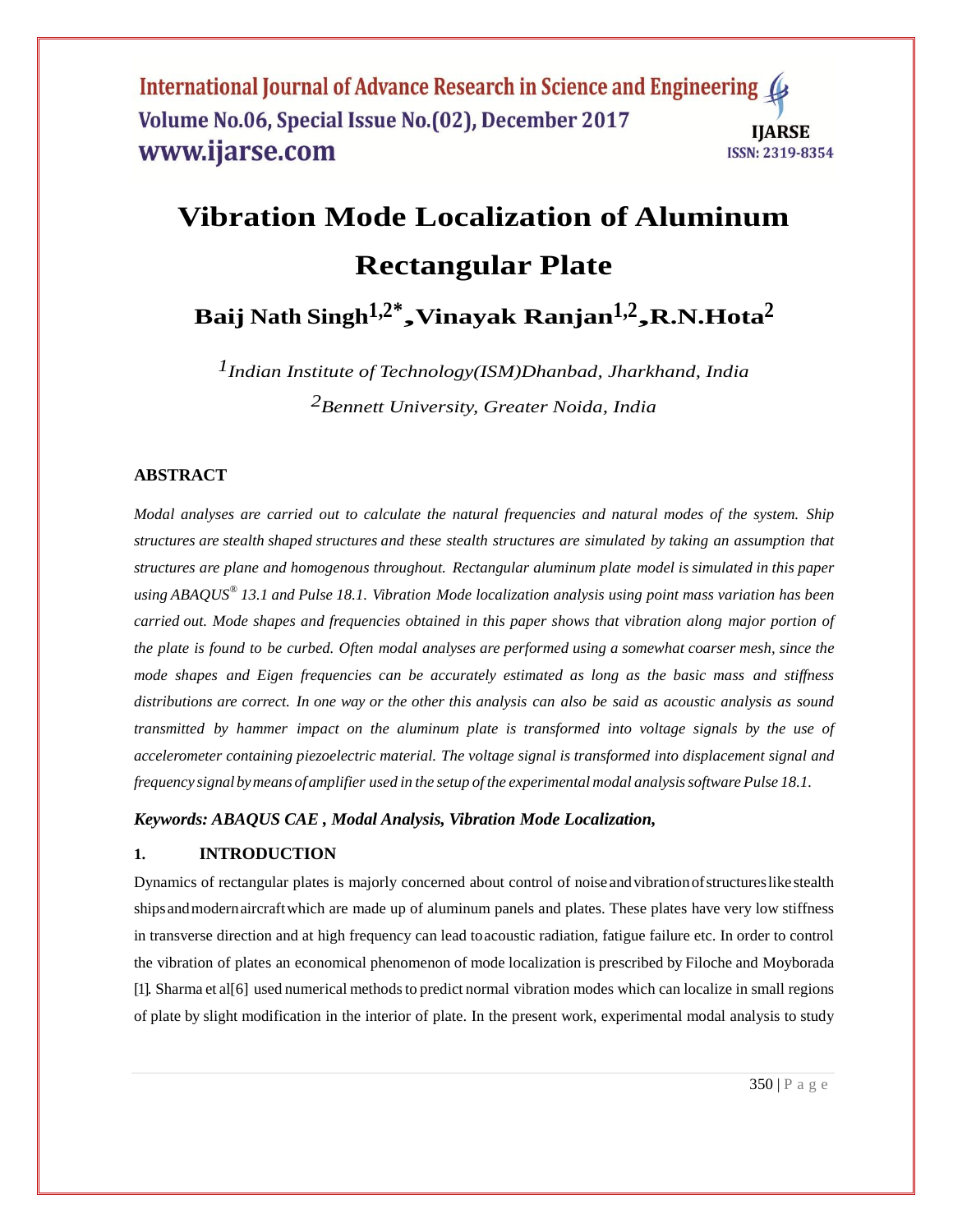the mode localization of thin rectangular aluminum plate has been conducted using Pulse 18.1(MTC-Modal Test Consultant). Mode localization phenomenon has been conducted using two techniques.

- i) Adding the point mass to appropriate location on the plate.
- ii) Clamping boundary condition.

Finally the results obtained are validated with CAE analysis results obtained using ABAQUS<sup>®</sup> 6.13 [\[7\].](#page-12-2)

#### **1.1. LITERATURE REVIEW**

Extensive research has been carried by Leissa et al [\[3\]](#page-12-3) on vibration of isotropic plates using classical plate theory with different boundary conditions. Lekhnitskii [\[4\]](#page-12-4) and Timoshenko [\[8\]](#page-12-5) developed a variational formulation to implement finite element method solution for orthotropic plates under different boundary condition. In 1981 Hodges [\[2\]](#page-12-6) studied the phenomenon of mode localization in chain of pendula and spring supported strings and he observed that mode localization occurs at large distance due to departure from regularity. Dowell et al [\[9\]](#page-12-7) developed a perturbation method to obtain mode localized vibration for disordered structures consisting of weakly coupled systems. Pierre [\[5\]](#page-12-8) later further extended the perturbation method developed before to study mode localization in simply supported two span beams with torsional springs at intermediate point supports and he found that mode localization depends upon irregular spacing between sup- ports and stiffness of torsional springs. Filoche et al [\[1\]](#page-12-0) observed that strong mode localization bymode localization can occur due to constraining of point in the interior of clamped rectangular plates. This clamped point would lead to divide the plate into two independent vibrating regions. They also found that localization increases with increase in aspect ratio of the plate. Sharma et al [\[6\]](#page-12-1) studied the mode localization phenomenon using shear deformation plate theory in monolithic and composite plates. He found that mode localization effect increases with increase in the point mass on the plates and constraining the internal point. In the current paper modal parameters of rectangular plates made of aluminum are clamped on all its edges. Further point masses are added at the constrained point to capture the effects of mode localization.

#### 1.2. **MOTIVATION**

Vibration Mode Localization in rectangular plates by Sharma et al [\[6\]](#page-12-1) and Filoche and Mayborada et al [\[1\]](#page-12-0) has not been validated yet. Hence we have performed experimental modal analysis along with CAE analysis on aluminum rectangular plates to study the viability of mode localization on the aluminum plate.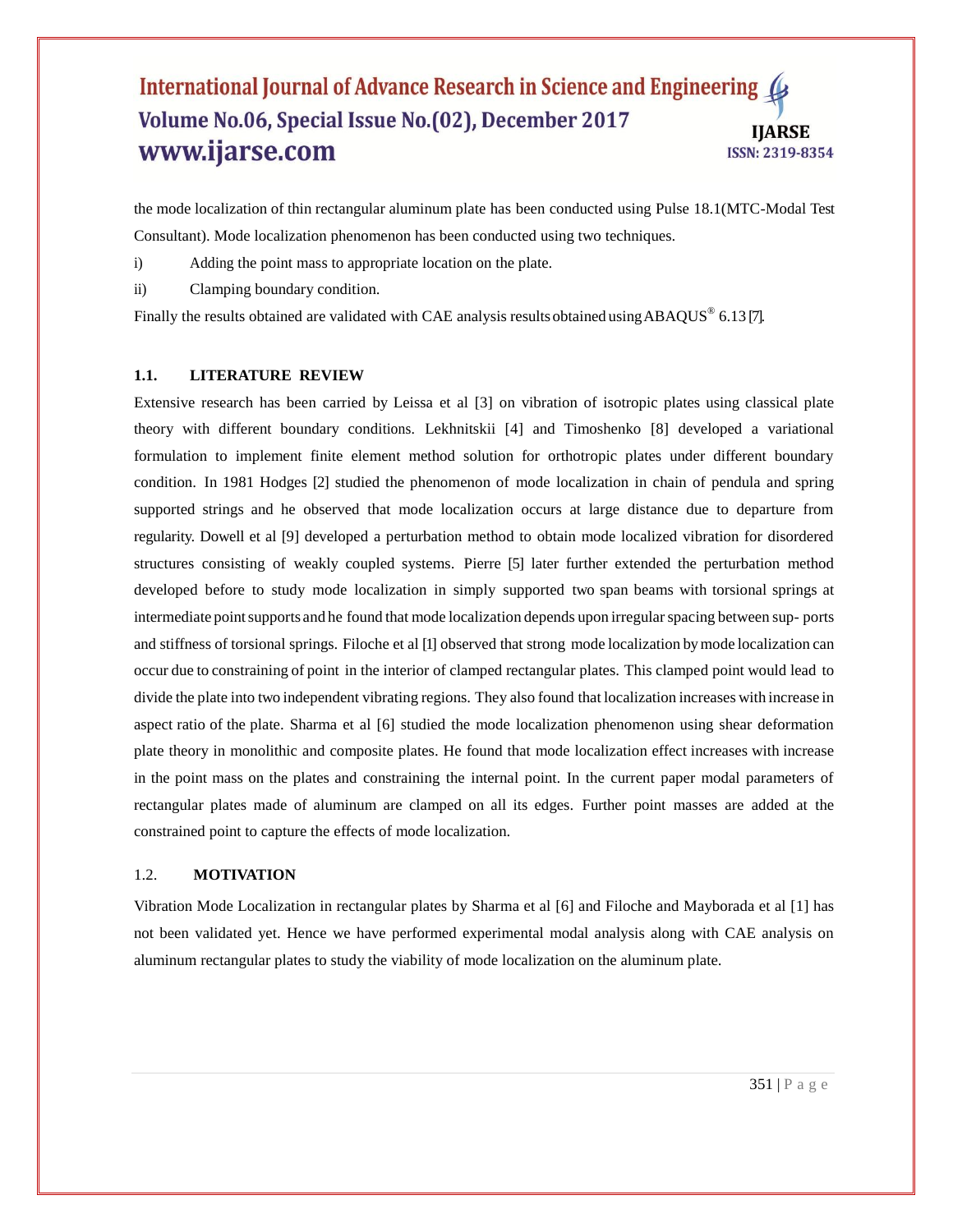# **II EXPERIMENTAL AND CAE MODAL ANALYSIS OF ALUMINUM PLATE**

# **1.3. PROBLEM STATEMENT**

Conduct the CAE and experimental modal analysis of Aluminum plate outer frame dimension of 680\*280\*4mm dimension by keeping in prestine state aluminum plate and then attaching two different masses of 200gm (18.8 percentage of the weight of the aluminum plate) and 150gm (14.5 percentage of the weight of aluminum plate) at 1/5th of the length from edge of the plate using Pulse 18.1(MTC) and ABAQUS<sup>®</sup> 13.1(CAE) to determine the modal frequency and mode shapes of the plate.

# **1.4. EXPERIMENTAL SETUP**

Experimental analysis has been carried out using software called Pulse 18.1(Modal Test Consultant) with 6 channels LAN-Xi. Here are the few of the instrumentsusedtoconductthe experimental analysis.

# **1.4.1. LAN XI**

LAN-XI-6 channel LAN-XI type 3050 has been used. It is a Data Acquisition hardware which is a versatile system of modular hardware that can be usedasastand-alone,single module front-end, aspartofadistributedmodule setup, or collected in 1-module frames. The hardware is fully compatible with IDA-e hardware for PULSE and works with PULSE and test for Ideas software platform. It provides an external flexible system with frequency range from 0 to 51.2 KHz. LAN Xi has an LCD screen and LED rings around each input channel, which clearly display overloads, overload history and cable breaks. The LCD screen shows module configuration information, so you can be sure of the status of the whole working system.



Fig1: Accelerometer mounted on the aluminum plate with clamped B.C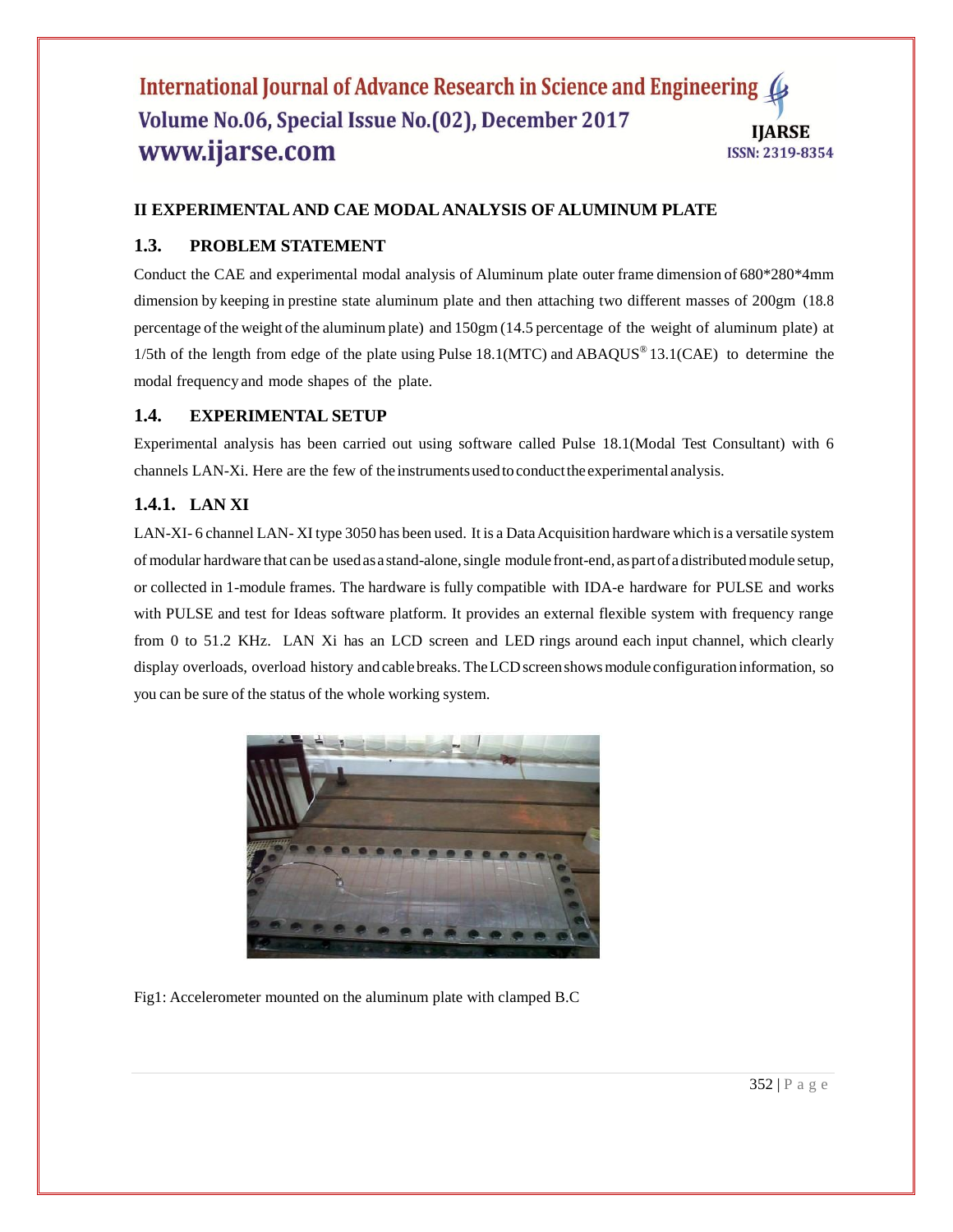# **1.4.2. LAN Cable**

LAN cable- A single standard LAN cable that is used for both power and data transfer. This minimizes the number of cables required and results in lower cost, less downtime, easier maintenance and greater installation flexibility.

# **1.4.3. ACCELEROMETER**

Accelerometer type 4384 has been used with sensitivity of 1.012pC/ms-2 or 1.012pC/g. It has a frequency range of 12.6 KHz and suitably used in general shock and vibrational measurements. It is a device used to transforms values of physical variables into equivalent electrical signals. It measures the acceleration of vibrating body.

# **1.4.4. CONDITIONING AMPLIFIER**

Nexus Amplifier 2693 has been used. These are 4 channel conditioning amplifiers with large dynamic range. An amplifier is an electronic device that increases the power of a signal. It does this by taking energy from a power supply and controlling the output to match the input signal shape but with larger amplitude. An amplifier modulates the output of the power supply. Signal conditioning can include amplification, filtering, converting, range matching, isolation and any other processes required to make sensor output suitable for processing after conditioning. Signal amplification per- forms two important functions: increases the resolution of the input signal, and increases its signal-to-noise ratio.



**Fig2: Connectionof response of accelerometer into the input channel1 and the connection of BNC Cable, going into the LAN-XI, from the output channel1**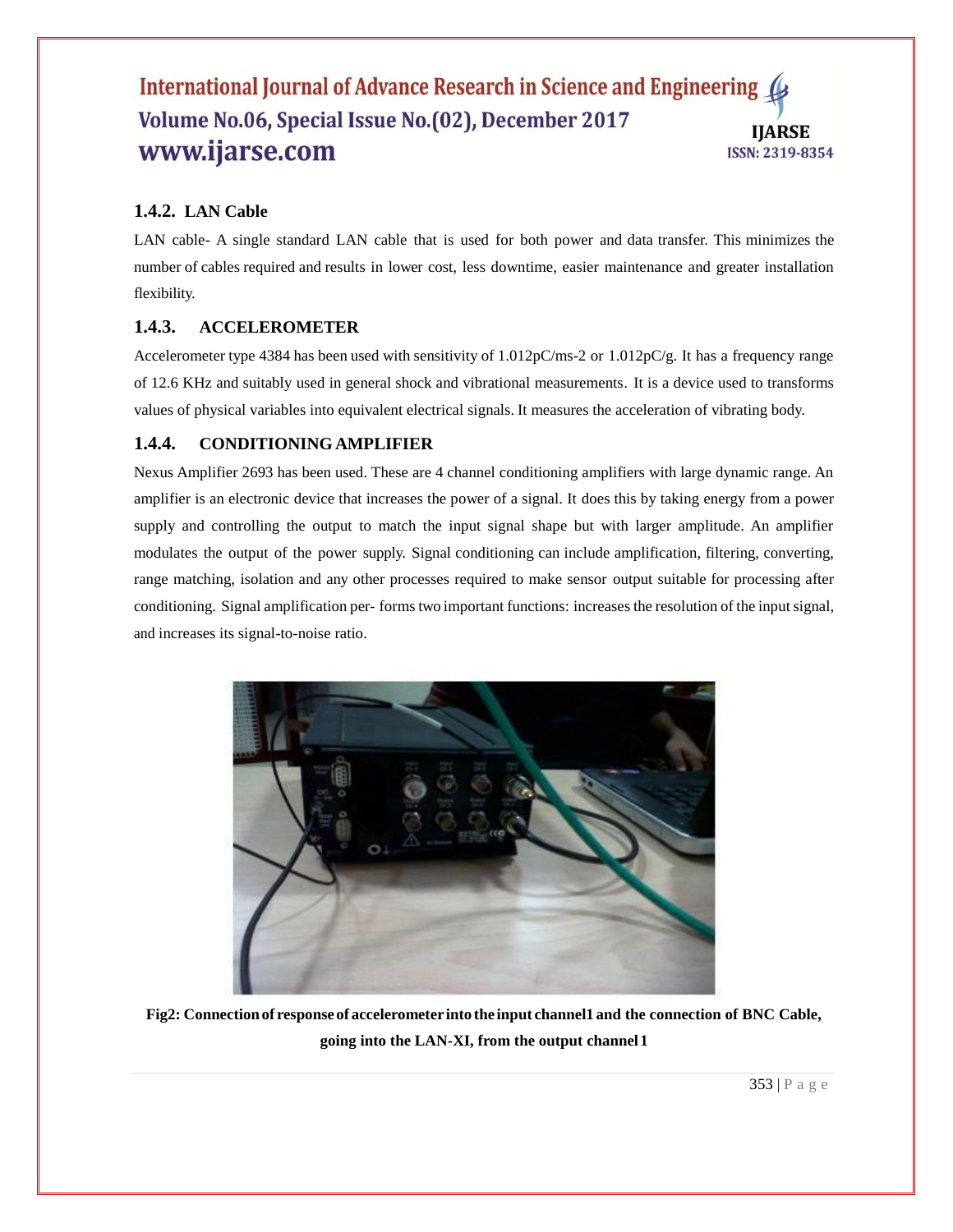# **1.4.5. BNC Cable**

This is the cable used to link the amplifier with ch-2 of LAN-XI.

## **1.4.6. Hammer**

Impact hammers 8206-001, having sensitivity of 11.4mV/N has been used for hammering purpose at different grid points on the aluminum plate. Rubber tip has been used to do the hammering of the aluminum plates grid points. Maximum force that can be impressed upon hitting with impact hammer is 4448 N and it has frequency range of 5 KHz. This looks like an ordinary hammer but its head is fitted with a load cell and contains electronic circuitry and an output cable that can be connected to vibration analyzer. On hitting the impact hammer on any structure, an impulsive force is applied to the structure. An equal and opposite force is sensed by the load cell fitted in the head of the hammer. This generates an electric signal that is given to vibration analyzer which analyzes the signal, compares with the signal received from accelerometer fixed to the structure, and this information is used to develop FRF (Frequency Response Function) and finally the natural frequencies of the structure are found. The hammer excites resonance frequencies in the structure over a broad range. The physical properties of the hammer (size and mass) and the strike velocity determine the amplitude and frequency content in the force impulse. The hammertipmaterial determines the energy content of the impulse. The selection of the hammer tip can have a significant effect on the measurement acquired. The input excitation frequency range is controlled mainly by the hardness of the tip selected. The harder the tip, the wider the frequency range that is excited by the excitation force. The tip needs to be selected such that all the modes of interest are excited by the impact force over the frequency range to be considered. If too soft a tip is selected, then all the modes will not be excited adequately in order to obtainagoodmeasurements.



**Fig3: Impact hammer with a rubber tip**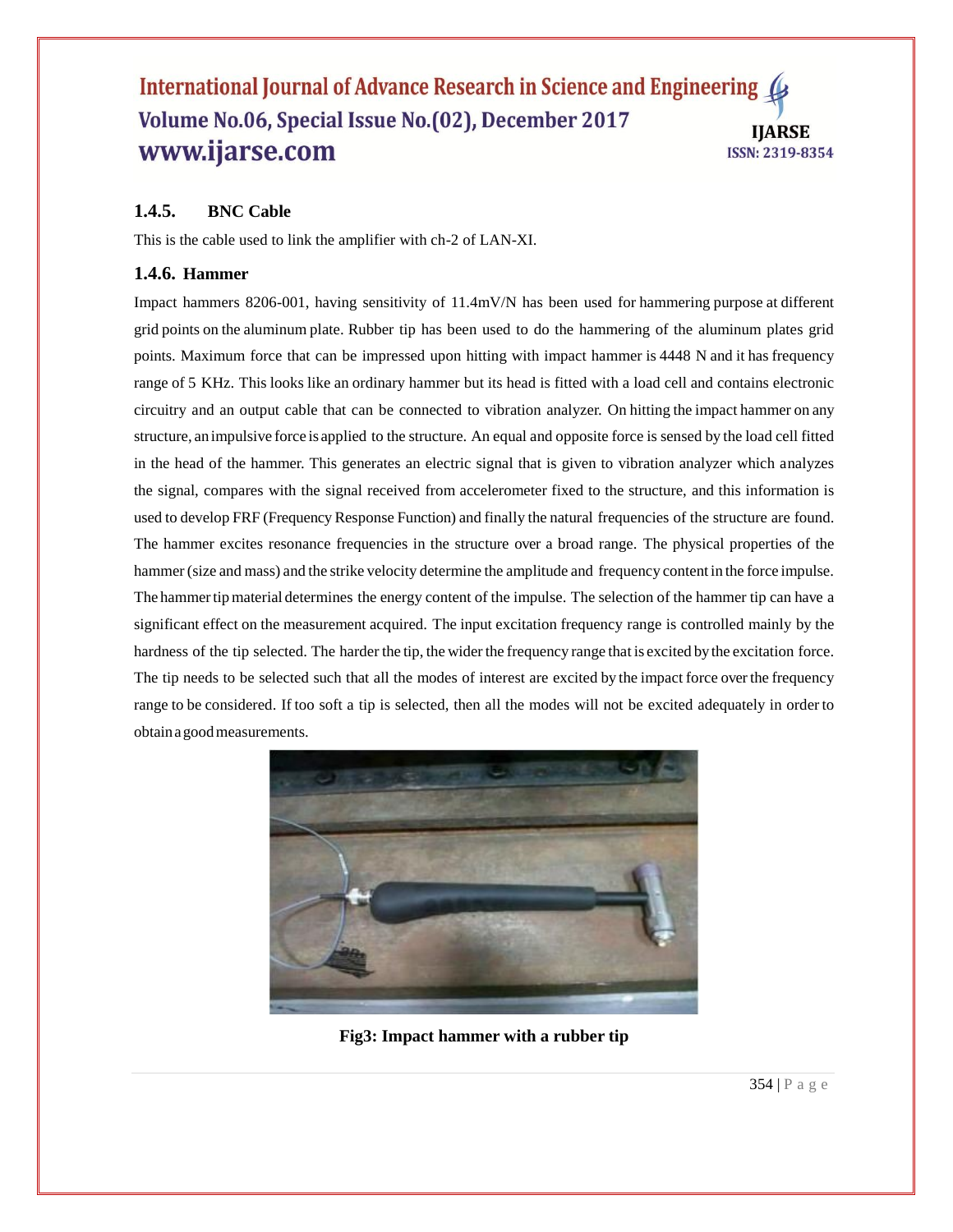# **1.4.7. Aluminum Plate**

An Aluminum plate of dimension 680mm by 280mm with 4mm thickness has been used for modal analysis purpose.

# **1.4.8. MASSES**

Masses-150 gm and 200 gm- In order to capture the mode localization in aluminum plate two masses of 150gm and 200gmhavebeenused toconduct the modal analysis.

# **1.4.9. MESHING ON THE PLATE**

Grid or mesh creation in aluminum plate- Manually Fine grid meshing has been carried out to conduct modal analysis.

# **1.4.10. PC WITH DONGLE**

PC with Dongle Dell PC with installed Pulse 18.1 having Labshop, MTC and Reflex has been used.

# **EXPERIMENTAL SETUP DESCRIPTION**

In order to extract the modal parameters of a 600\*200 mm Aluminum plate, the plate is clamped to a Mild Steel C-channel which is subsequently mounted on a firm Mild steel base weighing approx. 400kg. The C-channel is bolted to the plate with M10 bolts at a distance of 40mm between each other. All edges clamped is chosen to be the boundary condition for the experimental modal analysis of the plate. The fine grid points were also made by taking 23 lateral and 7 longitudinal lines to ensure the positions of the excitation force provided by the impact hammer and the output response by the accelerometer. Using a fixed accelerometer and a roving hammer as excitation gave a MISO( Multiple input, Single output) analysis, which is mathematically identical to SIMO (Single input, Multiple output), due to principle of reciprocity. Modal parameters of Al plate is extracted using Bruel and Kjaer Pulse Labshop and Pulse Reflex software. The extracted mode shapes are validated using Abaqus software. In first step, a suitable (admissible) set of test data, consisting of forcing excitations and motion responses, for various pairs of degrees of freedom of the test object are obtained. Next, compute the frequency transfer functions (frequency response functions) and the coherence functions of the pairs of test data using Fourier analysis. Digital Fourier analysis using fast Fourier transform (FFT) is the standard way of accomplishing this. Curve fitting of analytical transfer functions to the computed transfer functions is done. Hence, natural frequencies and the mode shapes for various modes in each transfer function are obtained.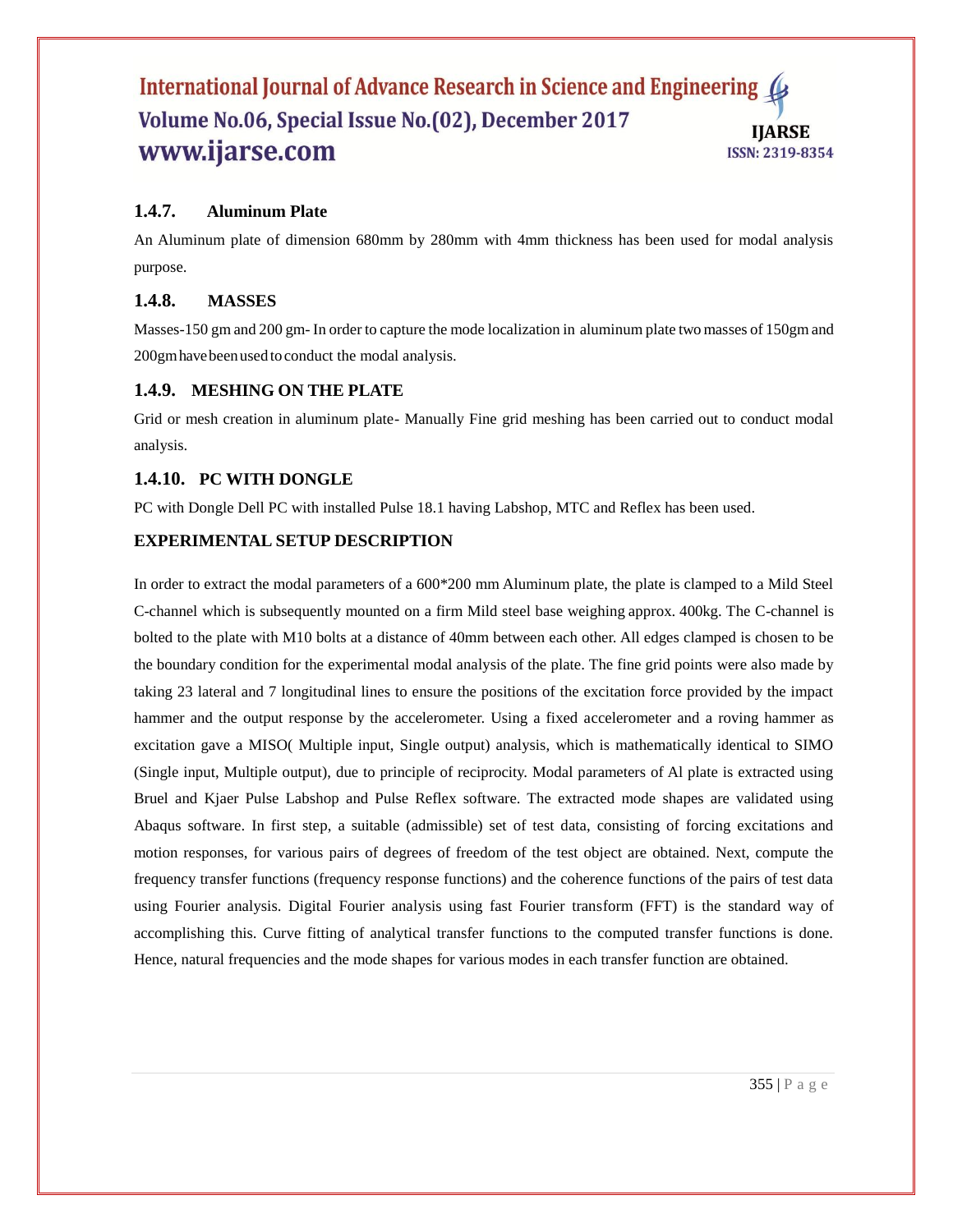

#### **Fig4: Experimentalsetupdemonstratingmassesbeing attachedto the AluminumPlate**

#### **1.5. METHODOLOGIES**

As per the analysis using impact hammer the natural frequencies and mode shapes are obtained by this equation: Impact hammer excitation = One row of Frequency response function matrix is measured.Various experiments to conduct modal analysis have been carried out using Pulse 18.1. The two different masses shown above were alternatively used by fixing them using feviquick at distance of 150mm from left edge. The sensitivity values of transducer are properly set in Amplifier as well as in Pulse 18.1 MTC, such that results obtained are perfect. Accelerometer is mounted on aluminum plate on node number 103 and readings are taken by hitting at various grid points as mentioned above. The bandwidth of 1.6 KHz and averaging of 5 and 10 were respectively taken to conduct the experiments. Data were taken by hitting on 165 grid points on the plate. Trigger level were properly set in between 8 to 12Hz frequencies and so do the hammer weighing and response weighing were set. Post processing was carried out in Pulse18.1/Reflex and finally natural frequencies and modes shapes generated were perfectly produced.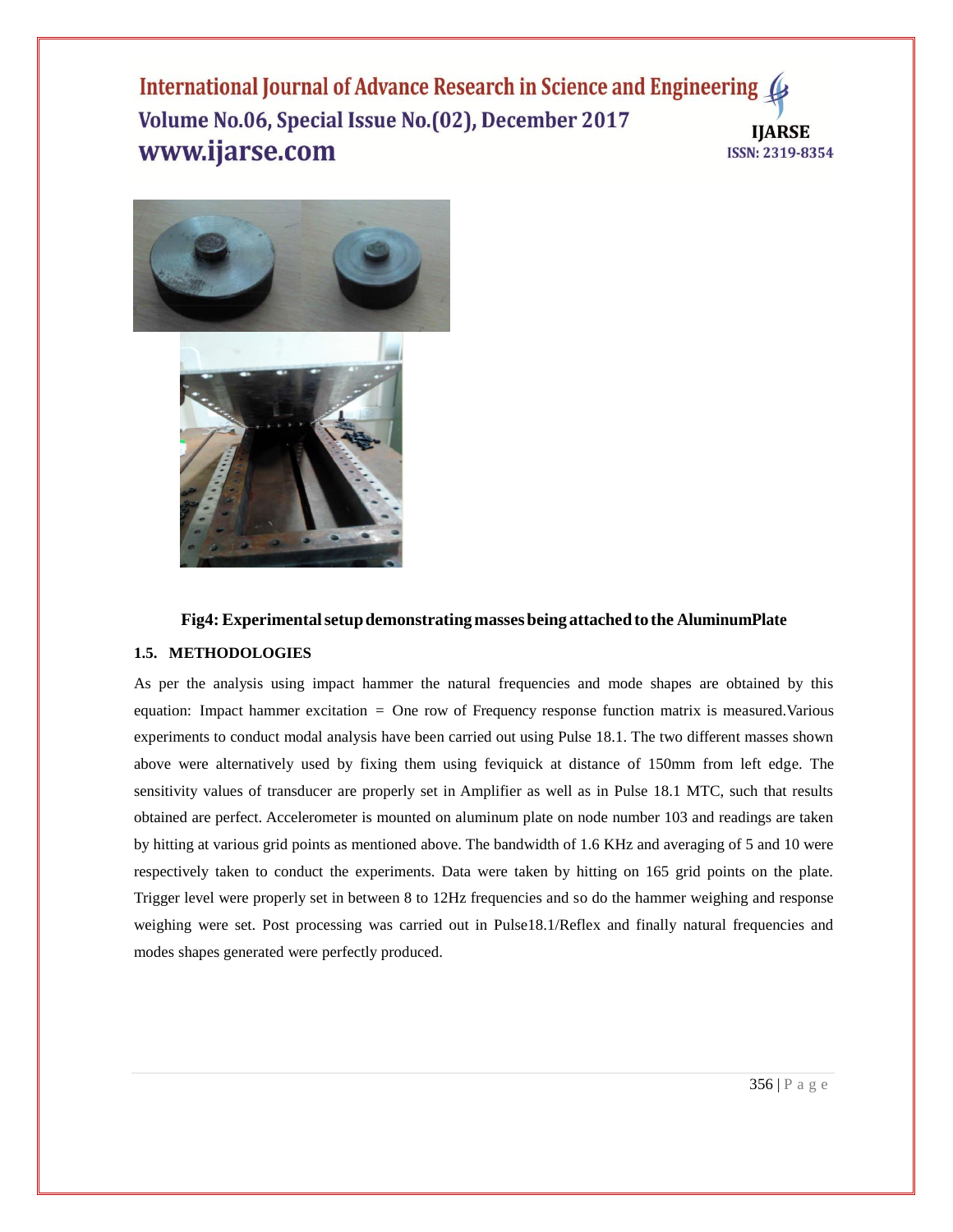

# **Fig6: Basic Mechanism of Modal Analysis**

# **II NUMERICAL ANALYSIS**

Any sort of experimental results cannot be blindly believed so some sort of validation is required to be carried out. Thus CAE analysis of aluminum plate has been carried out using  $ABAQUS^{\circledast}$  6.13.

# **2.1 MODULES**

1. PART MODULE: 3D Deformable shell element has been modeled in the part module of the ABAQUS® Standard. Section properties with 4mm thickness and section assignment with aluminum material property are properly and carefully assigned to the structure. The default properties has not been assigned blindly but the aluminum sample has been tested in laboratory to get the actually Young's modulus of the aluminum plate. Figure below shows the aluminum sample tested for calculating the Young's modulus and Poisson's ratio.



| <b>AIGHTHIGHT SPECIFIELL LESLEG</b> |                 |                 |  |  |
|-------------------------------------|-----------------|-----------------|--|--|
| <b>Tested Material</b>              | Young's Modulus | Poisson's ratio |  |  |
|                                     |                 |                 |  |  |
| Aluminum                            | 65.14GPa        | 0.37            |  |  |
|                                     |                 |                 |  |  |

# **Fig7: Aluminum Sample tested to get actual material properties**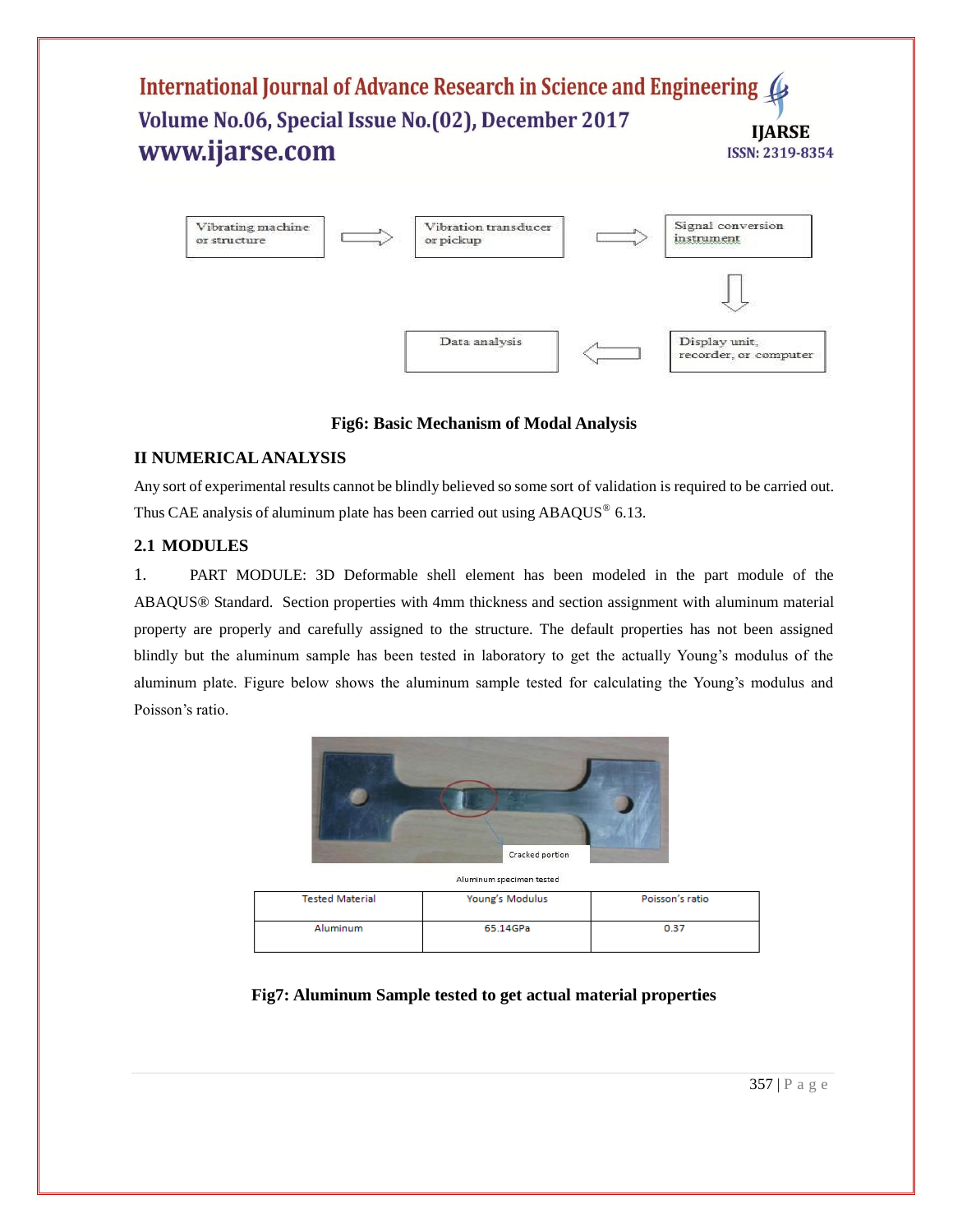2. Mesh Module: S4R linear reduced integration shell elements have been used for analysis purpose. By having the grid points in the structure it was quite easy to locate the same position as in experimental analysis, so node sets were prepared and respective Inertia/point mass was attached to the plate.

3. Assembly Module: As we all know ABAQUS requires each and every model or parts may be individual or assembled need to be analyzed in assembly. Thus single plate instance was created in the assembly module.



**Fig8: NumericalAnalysissetup forClampedAluminum Plate using ABAQUS**

4. Step Definition: Step definition in  $ABAQUS^*$  tells us about what kind of analysis we are going to perform. As we are to perform frequency analysis, linear perturbation step was created with frequency substep. It's important to note that step module captures all the boundary conditions, loadings, field output request, History output request. As we are interested in only mode shapes at present field output request of displacement and stressMiseswere only requested.

5. Boundary Condition: As we can see easily that our experimental model represents the clamped boundary condition in the experimental modal analysis so in order to validate the experimental results similar clamped boundary condition are to be considered in FE simulation. This is required because FE simulation carried out on similar replica of experimental model will give proper and uniform results.

6. Job Preparation and Submission: Finally after conducting all the steps above a job with some name is prepared and submitted for analysis.

7. Post processing: Post processing of results are carried out using ODB averaging options available in result section taking on the final frame definition. Results have been discussed in Result and Discussion section.

# **III RESULT AND DISCUSSION**

#### **3.1 Mode Shapes of Pristine Aluminum Plate**

The freely vibrating aluminum plate clamped on all the edges without any internal boundary constraints is found to behave with high modal frequencies. In the pristine state vibration level was high and curbing vibration in general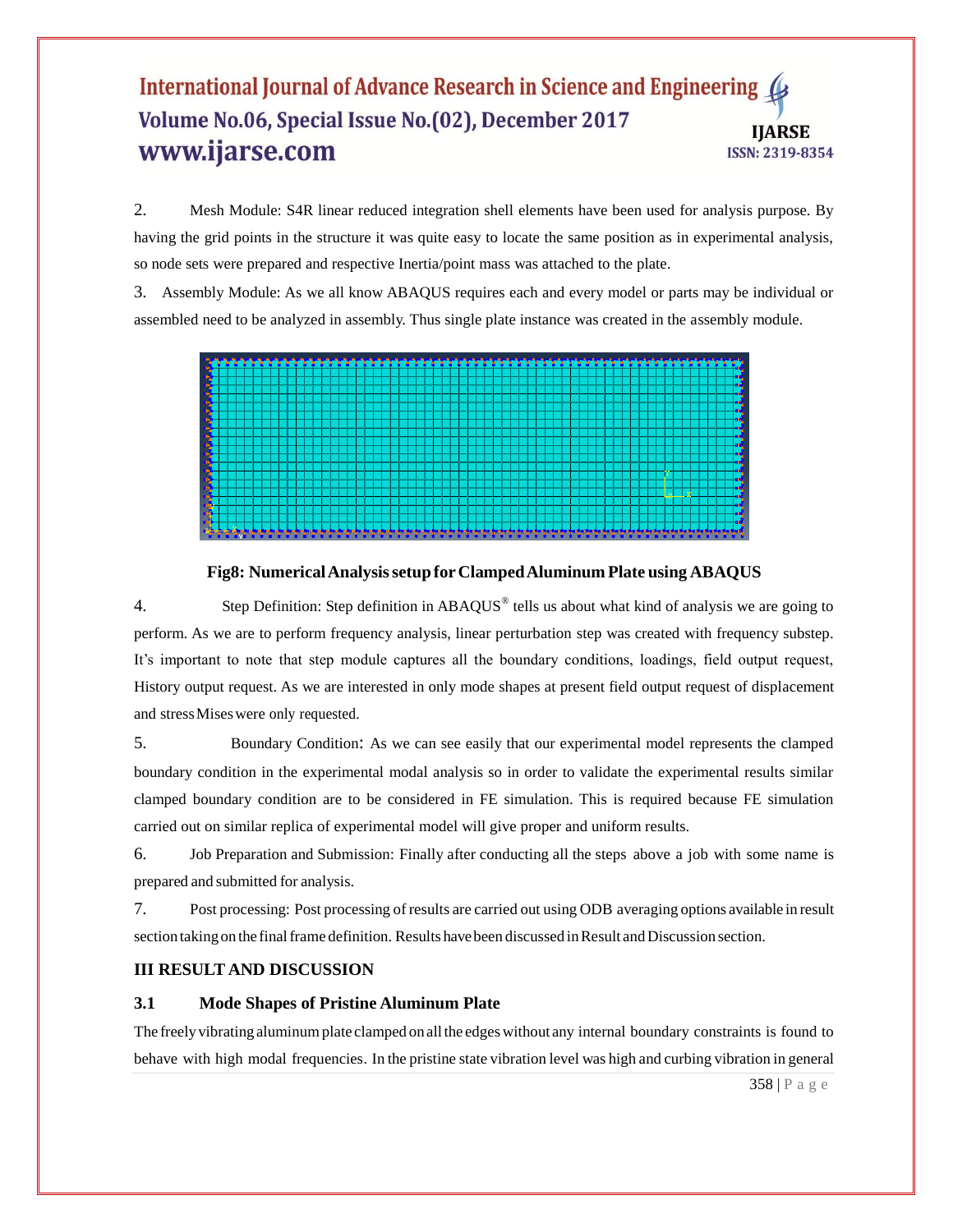phenomenon without adding any stiffeners or point masses was not possible. Comparison of Experimental and CAE modal analysis shows that the results are well within the acceptable limit.



Fig9: Mode shapes for pristine Aluminum Plate: Comparison between experimental (left) and FE (right) results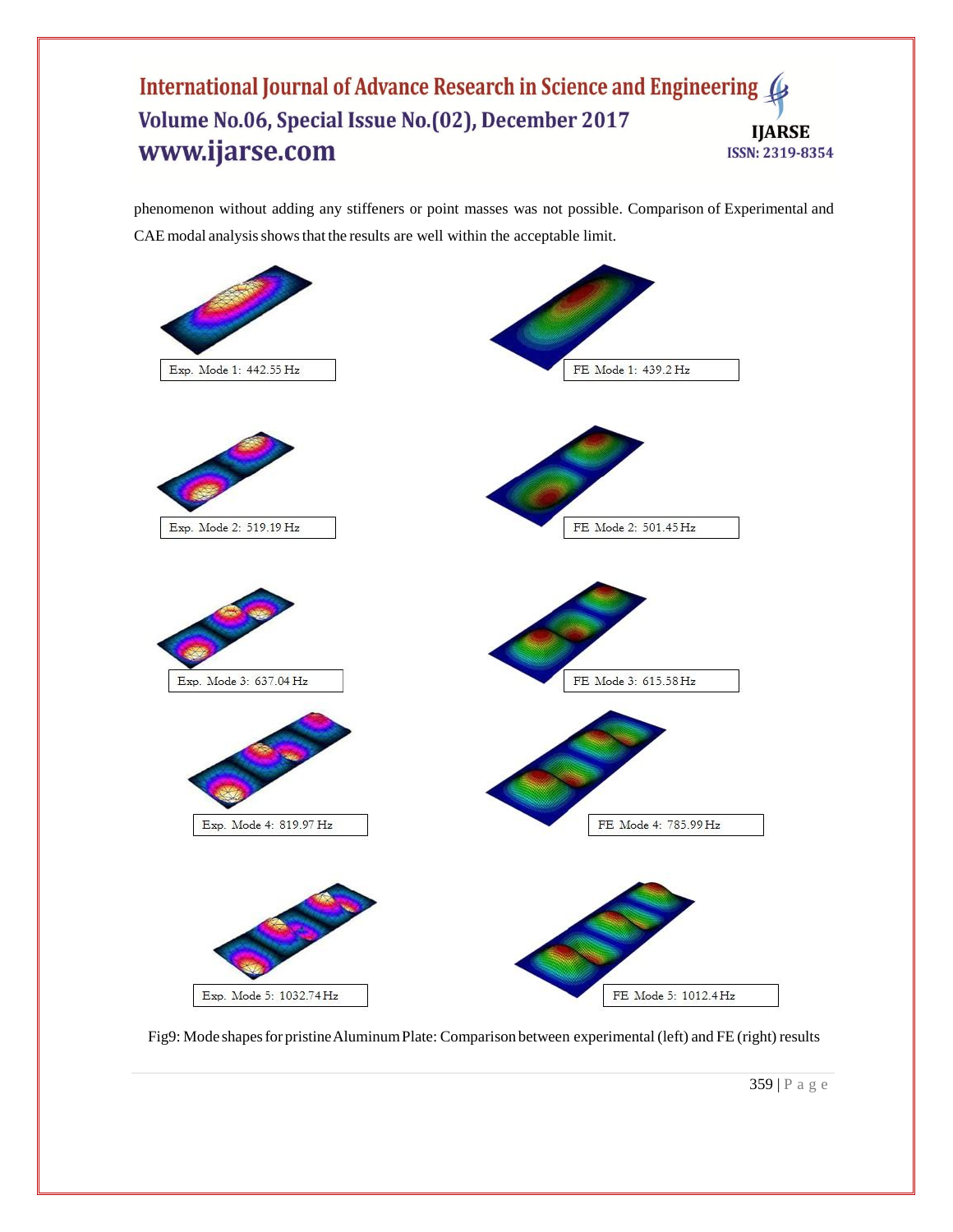| Mode | Experimental(Hz) | CAE(Hz) | Percentage Diff.(%) |
|------|------------------|---------|---------------------|
|      | 442.55           | 439.20  | 0.76                |
|      | 519.19           | 501.45  | 3.42                |
| Ш    | 637.04           | 615.58  | 3.37                |
|      | 813.97           | 785.99  | 3.44                |
|      | 1032.74          | 1012.4  | 1.97                |

Table1: Comparison of Frequency for Pristine Aluminum Plate

# **3.2 Mode Shapes of 200 gm and 150 gm point mass loaded Aluminum Plate**

In this section experimental and CAE modal analysis of aluminum plate is carried by adding point mass to the interior point on the plate. The point mass of 200gm (18.8 percent of aluminum plate weight) and 150gm(14.5 percent of aluminum plate weight) are used to check the effects of mode localization on the vibration of aluminum plate. Mode shapes with both mass attached are in good agreement with the CAE analysis. It is to be noted that under both the masses attached to the plate the vibration modes are localized at the point attached in the first mode.

Fig10: Mode shapes 1-3 for Aluminum Plate when a 200 gram lumped mass is attached at (1/4,1/2): Comparison between experimental (left) and FE (right) results

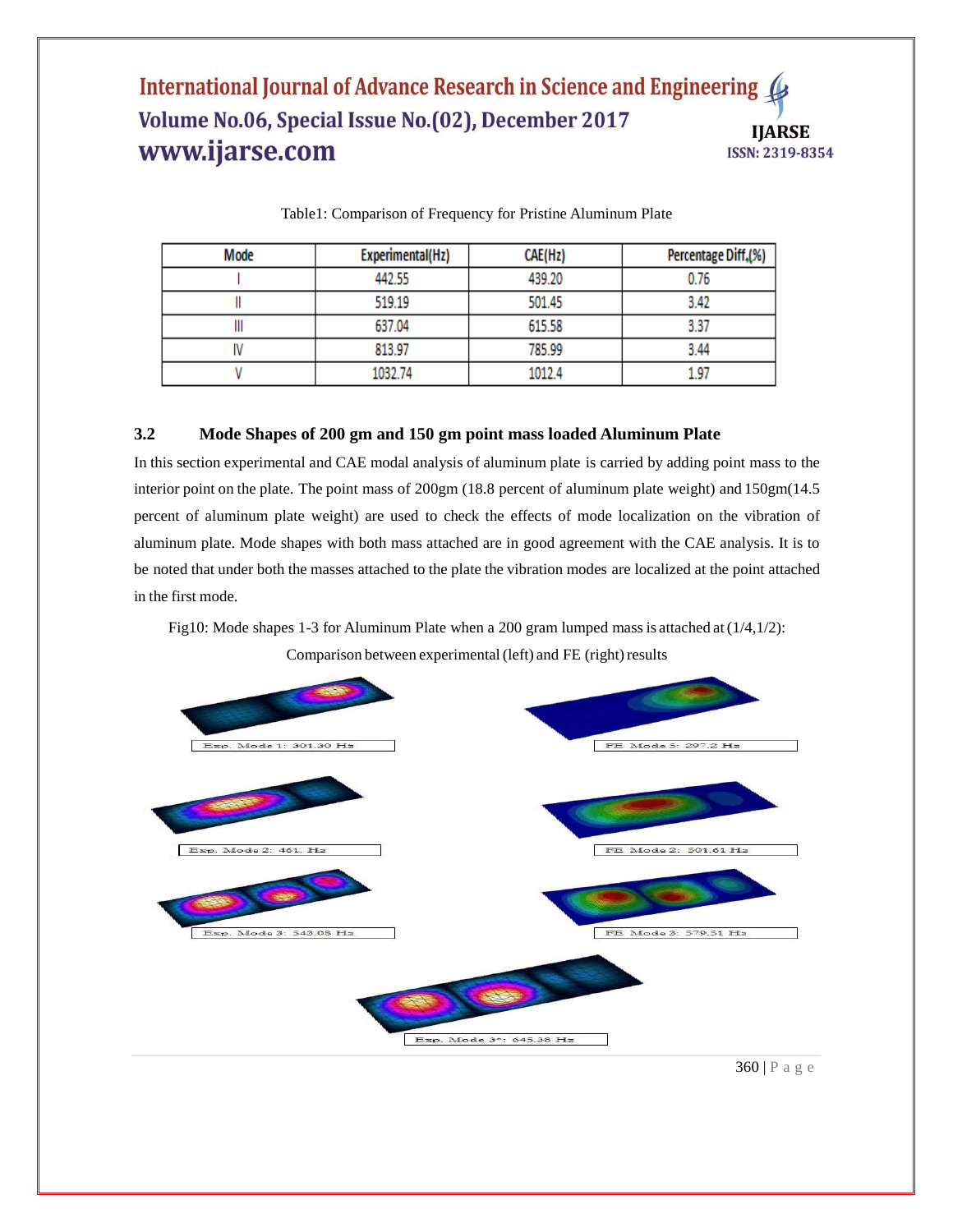

Fig11: Mode shapes 4-5 for Aluminum Plate when a 200 gram lumped mass is attached at (1/4,1/2): Comparison between experimental (left) and FE (right) results Table2: Comparison of Frequency for 200gm mass attached

| Mode | Experimental(Hz) | CAE(Hz) | Percentage Diff <sub>s</sub> (%) |
|------|------------------|---------|----------------------------------|
|      | 301.30           | 297.75  | 1.07                             |
|      | 461.00           | 501.61  | $-8.80$                          |
|      | 543.08           | 597.05  | $-9.09$                          |
|      | 834.15           | 784.96  | 5.80                             |
|      | 1051.00          | 975.32  | 7.20                             |

Table3: Comparison of Frequency for 150gm mass attached

| Mode | Experimental(Hz) | CAE(Hz) | Percentage Diff.(%) |
|------|------------------|---------|---------------------|
|      | 340.19           | 325.56  | 4.30                |
|      | 455.89           | 502.55  | $-10.20$            |
| ш    | 556.07           | 598.47  | $-7.26$             |
|      | 820.30           | 785.54  | 4.23                |
|      | 1017.23          | 979.82  | 3.67                |